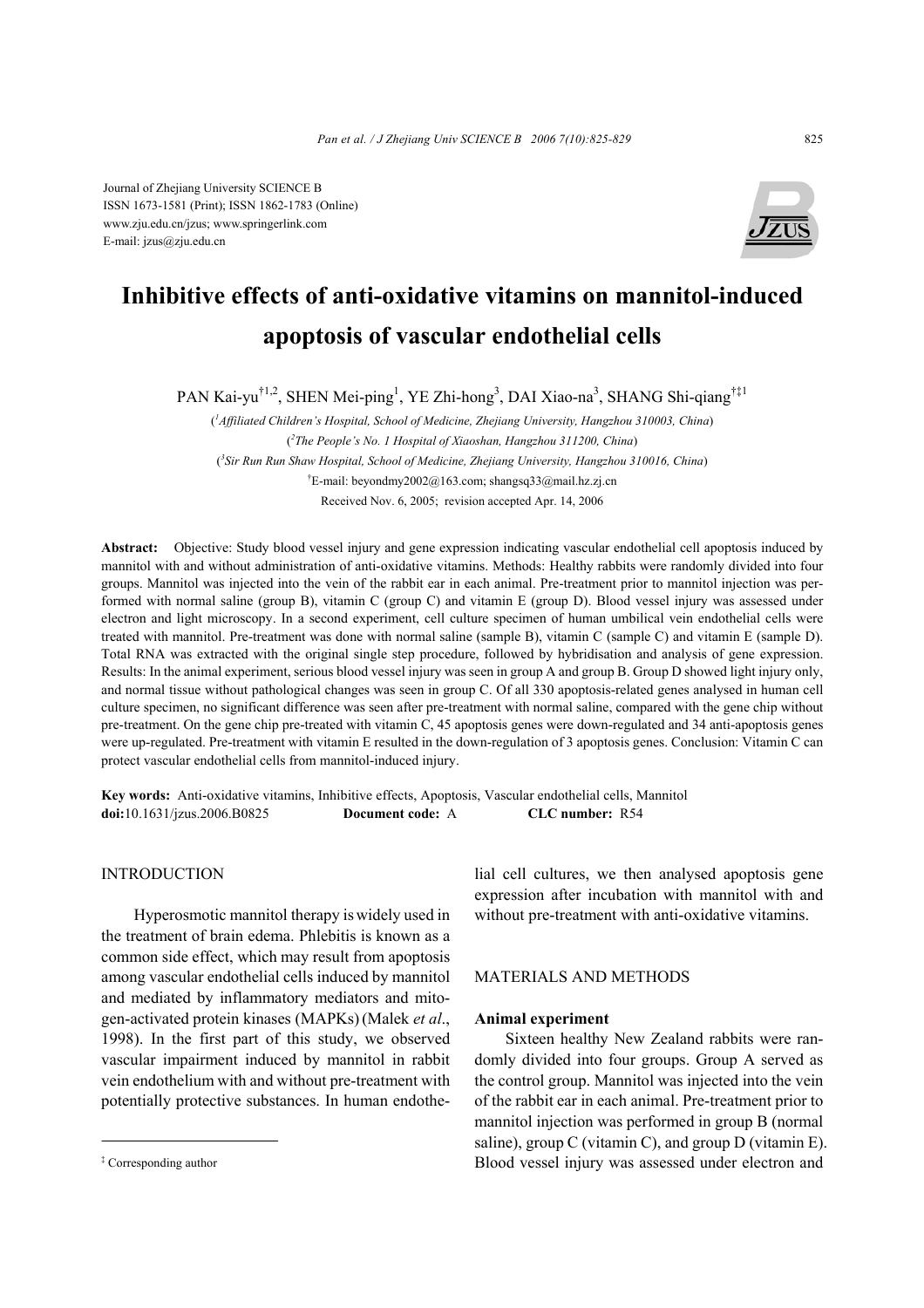light microscopy.

## **Gene chip**

# 1. Cell culture

Human endothelial cells from the umbilical vein were cultured and randomized into four groups named samples A, B, C and D. Culture medium was supplemented to 3 ml. We added 0.5 ml of normal saline to sample B, 0.5 ml of vitamin C (final concentration 100  $\mu$ mol/L) to sample C and 0.15 ml of vitamin E emulsion (final concentration 50  $\mu$ mol/L) to sample D. After 30 min, we injected 1 ml of mannitol with a final osmolar concentration of 300 mosm (Kwak *et al*., 2000) to each of the four incubators and maintained 5%  $CO<sub>2</sub>$ , saturated humidity and 37 °C for 12 h.

# 2. Preparation of the probes

Total RNA was extracted with the one-step method of Trizol Reagents (Kwak *et al*., 2000). In short, the cells were washed with cold PBS twice and broken with Trizol. Total RNA was extracted with chloroform, sedimented with isopropyl alcohol one time and with 75% alcohol for two times, and was used to prepare probes hybridized with the microarray. The control group specimen was labelled with Cy3-dUTP and the other groups were labelled with Cy5-dUTP.

3. Hybridization with DNA chips

DNA chips and probes labelled with Cy3 or Cy5 were denatured for 5 min at 95 °C. The probes were then added to DNA chips and sealed with a slide. Hybridization took place at 60 °C for 15 to 17 h. After hybridization, the slide was taken off and the chips were washed. Finally, the chips were dried at room temperature and were then ready for use. Four thousand and ninty-six target cDNA clones were used on the cDNA chip. Of all 4096 genes, 224 apoptosis genes and 106 anti-apoptosis genes were included.

4. Scanning of chips and analysis of results

The DNA chips were scanned with an ScanArray 5000 scanner and analyzed with GenePix 3.0 to obtain the intensity of two kinds of fluorescence, Cy3 intensity in the control group and Cy5 intensity in the groups with pre-treatment. The PCR results were satisfactory (Fig.1). Cy5/Cy3 ratio was calculated for all genes and adjusted with the normalization coefficient. A ratio of more than 2.0 or less than 0.5 was considered as significant.



**Fig.1 The gelose-electrophoresis of the PCR results**

#### RESULTS

## **Animal experiment**

Blood vessel injury was found to be serious in group A and moderate to serious in group B. Light injury only was seen in group D, while group C showed normal tissue without pathological changes on light microscopy (Fig.2) and electron microscopy (Fig.3).

## **Gene chip**

The hybridized probes were labelled with Cy3 (control group) and Cy5 (three pre-treated groups) fluorescence. The intensity of Cy3 and Cy5 fluorescence at the corresponding positions on the chip were added together (Figs.4a~4c). Green spots denote down-regulation of gene expression, red spots indicate up-regulation of gene expression and yellow spots represent insignificant changes in gene expression.

Figs.4d~4f show a scatter plot of Cy3 fluorescence intensity (*x*-axis) and Cy5 fluorescence intensity (*y*-axis) for apoptosis genes with significant changes in gene expression. In this figure, red spots stand for Cy5/Cy3 ratios between 0.5 and 2.0 showing no significantly different gene expression, while yellow spots represent Cy5/Cy3 ratios of less than 0.5 or more than 2.0, thus indicating significant differences in gene expression.

None of the 330 apoptosis-related genes showed significant differences on the chip pre-treated with normal saline, compared with the chip without pretreatment. With vitamin C pre-treatment, 45 apoptosis genes were down-regulated and 34 anti-apoptosis genes were up-regulated. Nine important genes are listed in Table 1. Three apoptosis genes only were down-regulated on the chip with vitamin E pretreatment.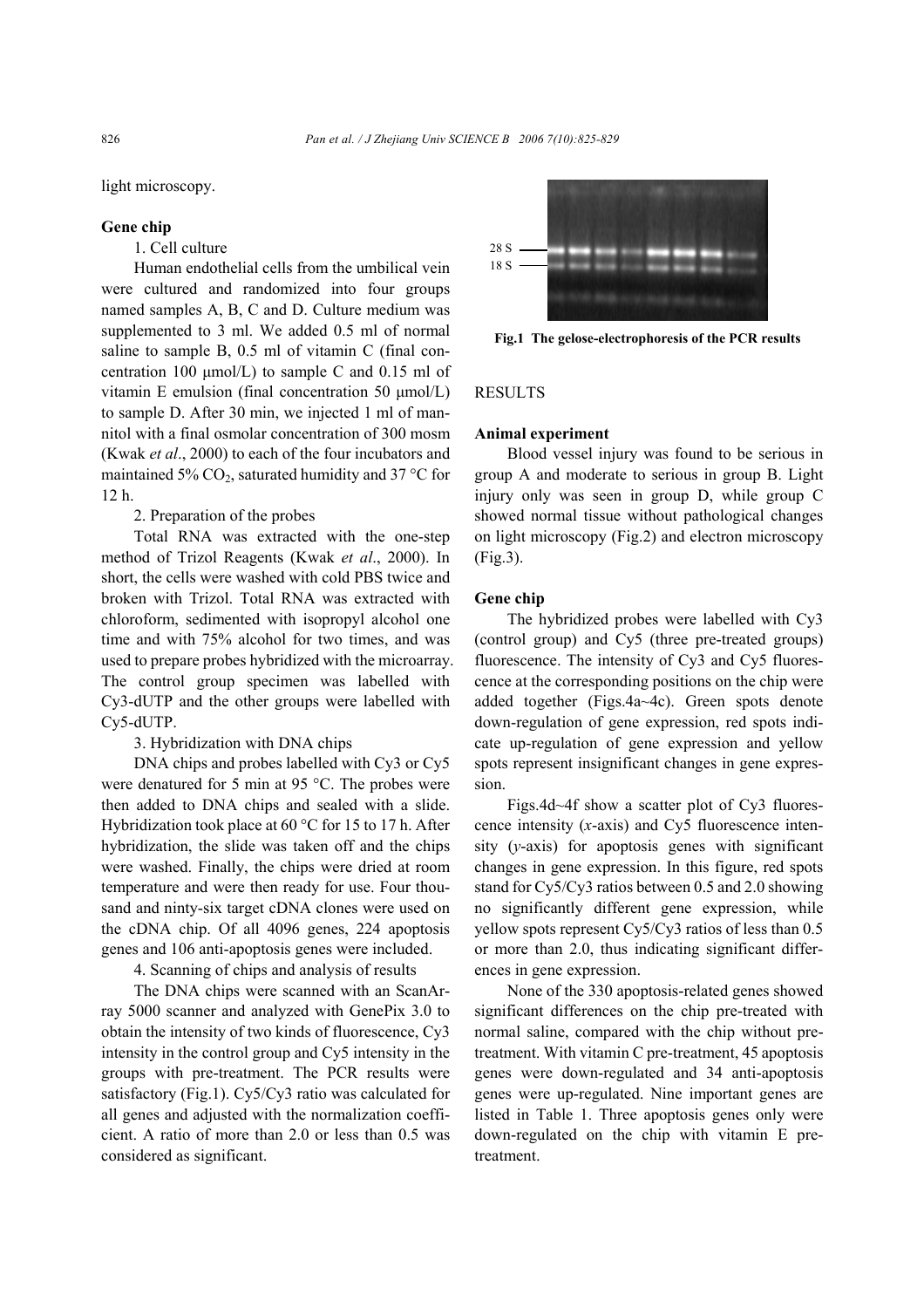

**Fig.2 Light microscopic pictures of blood vessel injury after mannitol injection with and without pre-treatment. (a) Vascular wall damage with thrombus formation and necrosis in the mannitol group (no pre-treatment), ×100; (b) Vascular wall damage with inflammatory cell infiltration in the group pre-treated with normal saline, ×100; (c) Normal vascular wall structure in the group pre-treated with vitamin C, ×40; (d) Subcutaneous edema in the group pre-treated with vitamin E, ×40** 



**Fig.3 Electron microscopic pictures of blood vessel injury after mannitol injection with and without pre-treatment. (a) Vascular wall damage and severe RBC exudation visible in the mannitol group, ×2250; (b) Vascular wall damage with vessel dilatation and infiltration of inflammatory cells after pre-treatment with normal saline, ×1850; (c) Normal vascular wall structure after pre-treatment with vitamin C, ×3700; (d) Vascular wall damage with slight RBC exudation in the vitamin E-pre-treated group, ×2550** 



**Fig.4 (a)~(c) Summation picture of Cy3 and Cy5 fluorescence for the same position point on the microarray; (d)~(f) Scatter plot of hybridizing signal intensity on the gene chip. (a) & (d) Number 1 gene chip (Cy3 control group, Cy5 normal saline pre-treated group); (b) & (e) Number 2 gene chip (Cy3 control group, Cy5 vitamin C pre-treated group); (c) & (f) Number 3 gene chip (Cy3 control group, Cy5 vitamin E pre-treated group)**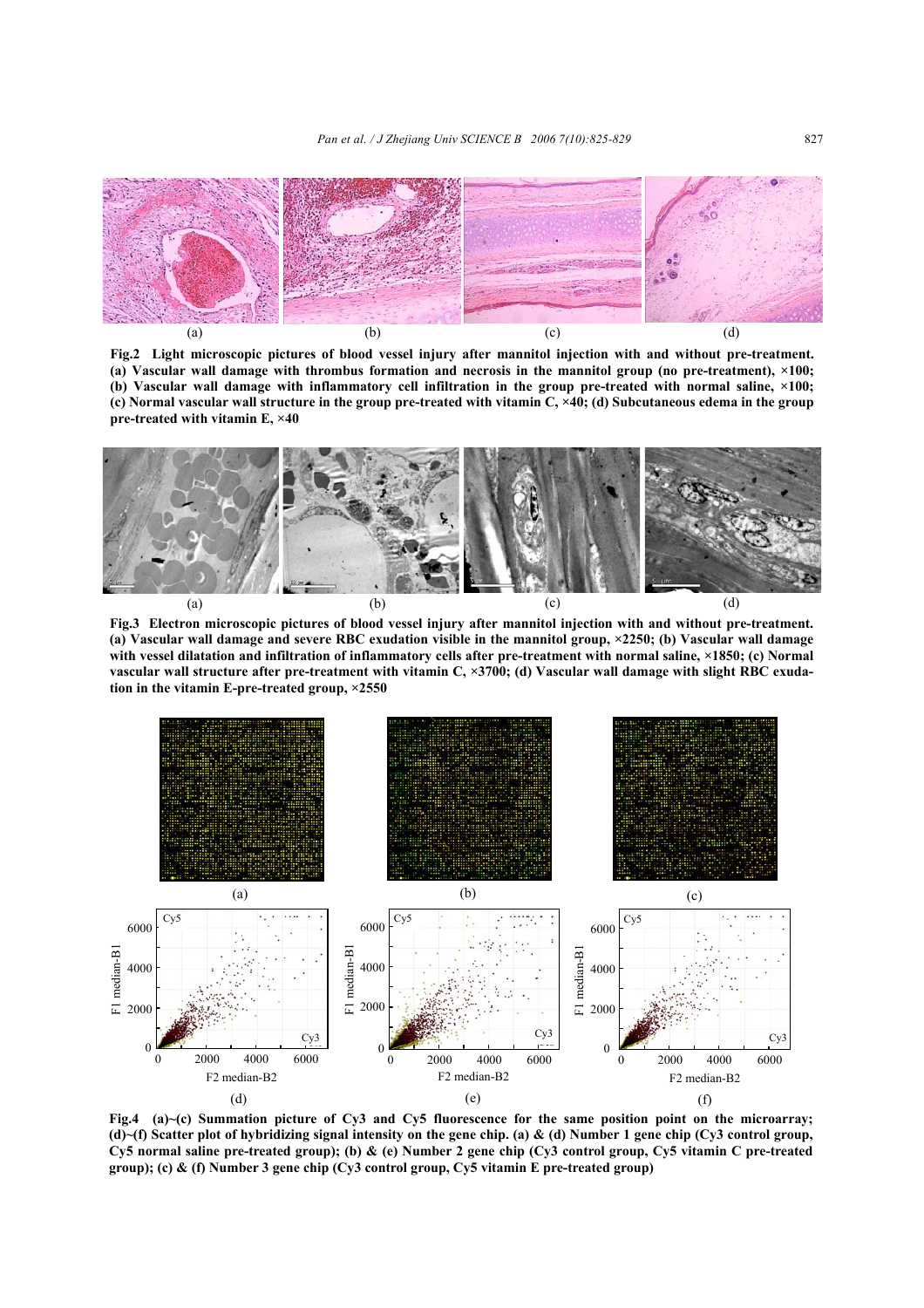| Genbank-ID | UniGene    | Definition                                                    | Ratio |
|------------|------------|---------------------------------------------------------------|-------|
| BC003636   | Hs. 112278 | Homo sapiens arrestin, beta 1                                 | 0.170 |
| NM 005228  | Hs. 77432  | Homo sapiens epidermal growth factor receptor                 | 0.204 |
| AF023917   | Hs. 14611  | Homo sapiens protein tyrosine phosphatase                     | 0.243 |
| NM 003447  | Hs. 55481  | Homo sapiens zinc finger protein 165                          | 0.244 |
| NM 001753  | Hs. 74034  | Homo sapiens caveolin 1, caveolae protein                     | 0.275 |
| NM 005124  | Hs. 146449 | Homo sapiens nucleoporin 153 kDa                              | 0.286 |
| NM 002154  | Hs. 90093  | Homo sapiens heat shock 70 kDa protein 4                      | 0.344 |
| NM 000584  | Hs. 624    | Homo sapiens interleukin 8 (IL8), mRNA                        | 6.482 |
| NM005019   | Hs. 41606  | Homo sapiens phosphodiesterase 1A, calmodulin-dependent, mRNA | 6.818 |

**Table 1 Genes with significant expression difference in vitamin C pre-treated gene chip** 

Fourteen apoptosis genes induceable by mannitol are considered most important: arrestin, epidermal growth factor receptor, protein tyrosine phosphatase, caveolin 1, ATP-binding cassette, heat shock 70 kDa protein, nuclear factor of activated T-cells, laminin, tubulin, tumor necrosis factor, mitochondrial ribosomal protein, integrin, N-cadherin and calcium channel. All these 14 genes were down-regulated after vitamin C pre-treatment, whereas only one (arrestin) was found down-regulated after vitamin E pre-treatment.

Our results suggest that vitamin C pre-treatment has strong protective effect against mannitol-induced apoptosis. Vitamin E was found to exert similar effect, although to a much lower degree.

### DISCUSSION

Advanced DNA microarray technique allows to monitor the expression of tens of thousands of genes simultaneously in one hybridization experiment. DNA segments are transfered to one slide in close arrangement. cDNA is retro-transcribed from mRNA derived from control group and treated groups, labelled with Cy3 and Cy5 fluorescence and hybridized in the microarray slide. Through this technique, detection of differentially expressed genes and the construction of differential gene expression profiles is greatly facilitated.

As an important clinical drug, mannitol causes phlebitis as a common side effect, which at this point cannot be prevented. In this study, we found that vitamin C could effectively inhibit phlebitis induced by mannitol. Vitamin E had a slight protective effect in the animal experiment. Findings from the gene chip

technology supported these findings, as vitamin C and vitamin E appeared as inhibitors of mannitol-induced apoptosis.

The 45 down-regulated genes in the vitamin C group were all demonstrated to be apoptosis genes, including 14 genes that are known to play a central role in apoptotic cell death. The epidermal growth factor receptor gene (0.204) shows three peaks of activation when exposed to hypertonic environment. These peaks coincide with the up-regulation of Jun NH2-terminal kinase (JNK), extracellular signal-regulated protein kinases, ERK1 and ERK2, and p38 MAP kinase (Berl *et al*., 1997). Epidermal growth factor receptor triggers apoptosis by activating the PI3K-AKT and MEK-ERK pathway. Continuous activation and up-regulation of protein tyrosine phosphatase (0.243) when exposed to high hyperosmolarity, such as mannitol, was reported from earlier studies (Droillard *et al*., 2002). PTP participated in the non-specific apoptosis signal transduction pathway by phosphorylation and dephosphorylation. During the early stages of osmotic shock, accumulation of hsp70 mRNA suggests the preferential up-regulation of the hsp70 gene and the synthesis of heat shock protein (0.344) (Smith *et al*., 1999).

The 14 up-regulated genes were all shown to be anti-apoptosis genes. Mitogen-activate kinase (2.046) appears to exert anti-apoptotic effects by suppressing the activation of caspase 3 (Lee and Shukla, 2005). Interleukin 8 (6.482) plays an anti-apoptotic role by increasing cell proliferation and by mediating anti-apoptotic signaling (Ryningen *et al*., 2005). Phosphodiesterase (6.816) inhibits apoptosis via a mechanism involving the suppression of cGMP concentrations (Zhu *et al*., 2005).